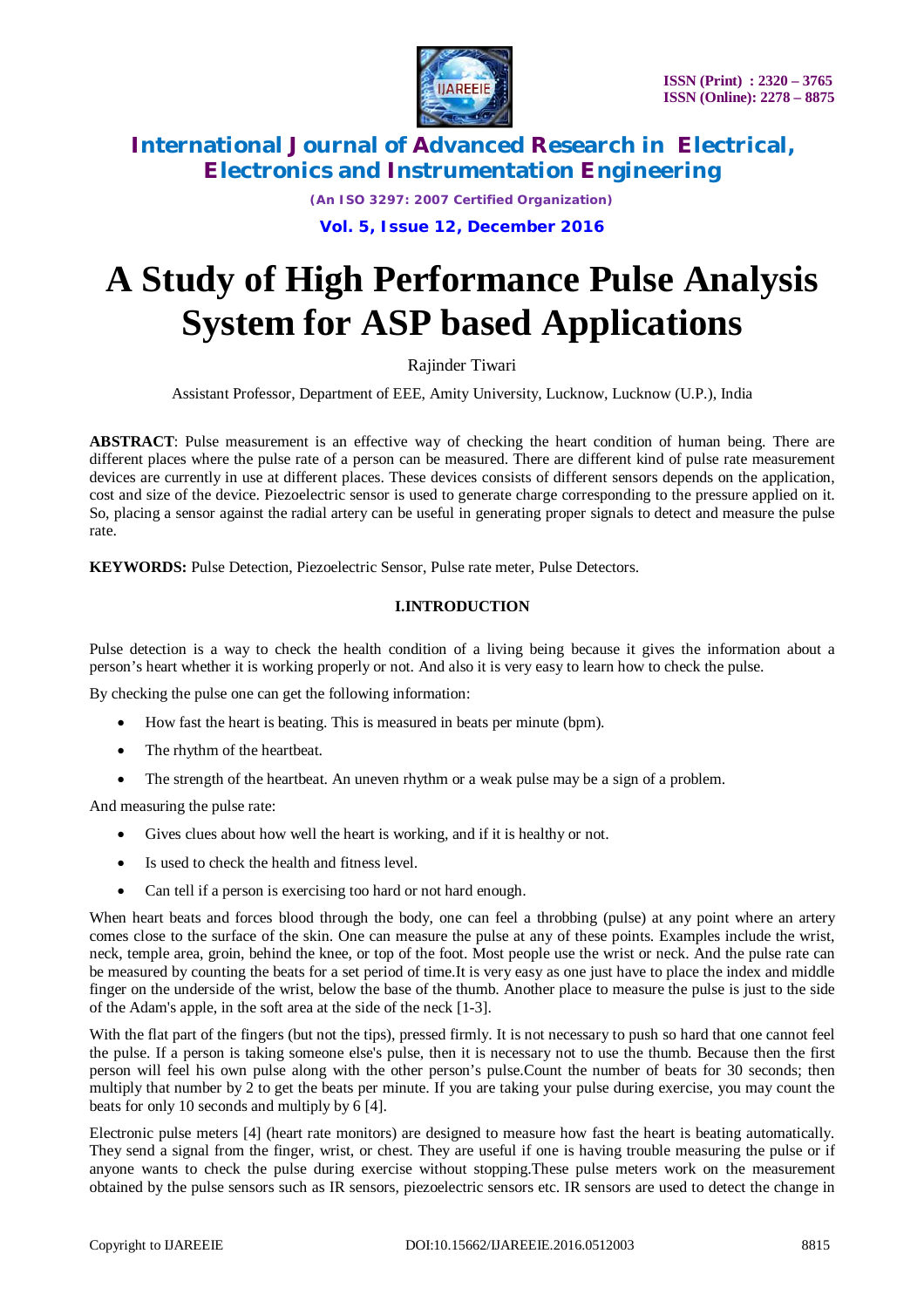

*(An ISO 3297: 2007 Certified Organization)*

### **Vol. 5, Issue 12, December 2016**

light passing through the blood flowing through arteries. On the other hand, the piezoelectric sensor is based on the strain produced by the pumping of blood through arteries [5].

#### **II.SENSORS USED FOR PULSE DETECTION**

There are different types of sensors are used for detecting the human body pulse. The use of different type of sensors depend on designer as each sensor has its own advantage and disadvantage for pulse detection. Different types of sensors are IR sensor, piezo-resistive sensors and piezoelectric sensors.

#### *IR Sensor:*

IR sensor is easy available and cheap that's why it is preferred among the home made projects for pulse detection and measurement. It depends on the flow of the blood through arteries and detects the light passing through the blood when it pumps through the heart. It is used to detect the pulse on the finger tips. It is easy to implement as it doesn't require any kind of amplifier circuit but the circuit formed by the use of IR sensor can be large that's why it is not preferred where the size of the system matters [6].

#### *Piezo-resistive and piezoelectric Sensor:*

Besides the above sensor, piezo-resistive and piezoelectric were tried for human pulse detection. While using strain gauge transducer, waveform was noisy and there was dc shift due to the holding pressure and the shift varied as the holding pressure changed. Secondly, the strain gauge requires a power source for its operation. Piezoelectric transducer has good dynamic response, it does not show dc shift because of holding pressure and is an active transducer. Therefore, piezoelectric transducer was used for human pulse detection and the detected human pulse was processed through signal processing circuit.

The pulse signals obtained from the piezoelectric sensor were processed through signal processing circuitry. The signal processing circuit consists of signal amplifier, filters, and noise-reduction circuit. Therefore, the system designed using piezoelectric sensor for pulse detection is expensive than the IR sensor pulse detector system. The piezoelectric sensor based pulse detector can be used on different places of the human body [7-10].

### **III.PIEZOELECTRIC SENSOR BASED PULSE DETECTORS**

Human pulse is detected on the radial artery. Piezoelectric transducer is used for detecting the human pulse. When the pressure is applied on the wrist, two components of pressure are present: Static and Dynamic component. This sensor is required to be placed on the skin against the radial artery which exerts continuous pressure due to pumping of blood. The advantage of this sensor is that it detects the dynamic pulse pressure and rejects the static pulse pressure operating on it. The signals produced due to the pressure of the pulse is in the range of mV therefore it has to be amplified to get the proper output. To obtain this, the signals obtained should pass through a processing circuit. The processing circuit consists of sub-circuits like buffer amplifier, low-pass filter, signal amplifier, and noise-reduction circuit. Position of the sensor on the wrist is to be adjusted to obtain appropriate pulse signal. The output of the system can be observed on the oscilloscope [11].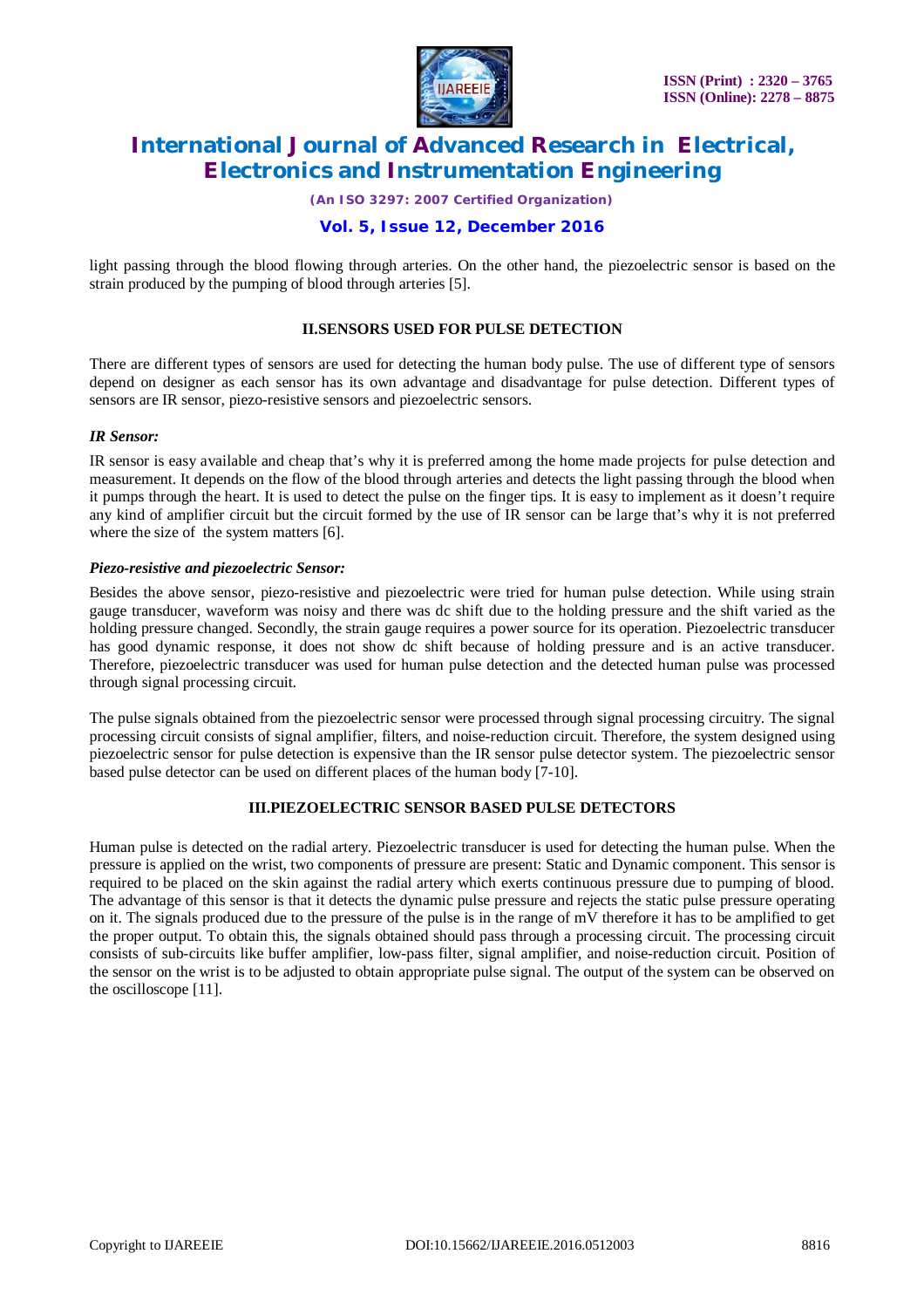

*(An ISO 3297: 2007 Certified Organization)* **Vol. 5, Issue 12, December 2016**



Fig.1. Piezoelectric sensor based pulse detector [12]

#### **IV.COMPONENTS OF PIEZOELECTRIC SENSOR BASED PULSE DETECTOR**

Pulse sensor:

A piezoelectric material cannot be identical, or isotropic in all possible directions. If the material is symmetric there would be no electric polarization effect. The figure comprises three different materials. The material used in a) is isotropic and yields no resultant electric polarization when a force is applied. The materials used in b) and c) yield perpendicular and parallel polarization effects respectively for an applied force.



Fig. 2. Material Polariation with stress [14]

If you apply pressure on certain crystals, the crystal molecules will re-align and produce a charge across the crystal. A charge can be treated as a voltage. A piezoelectric crystal is like a capacitor that is pressure-sensitive.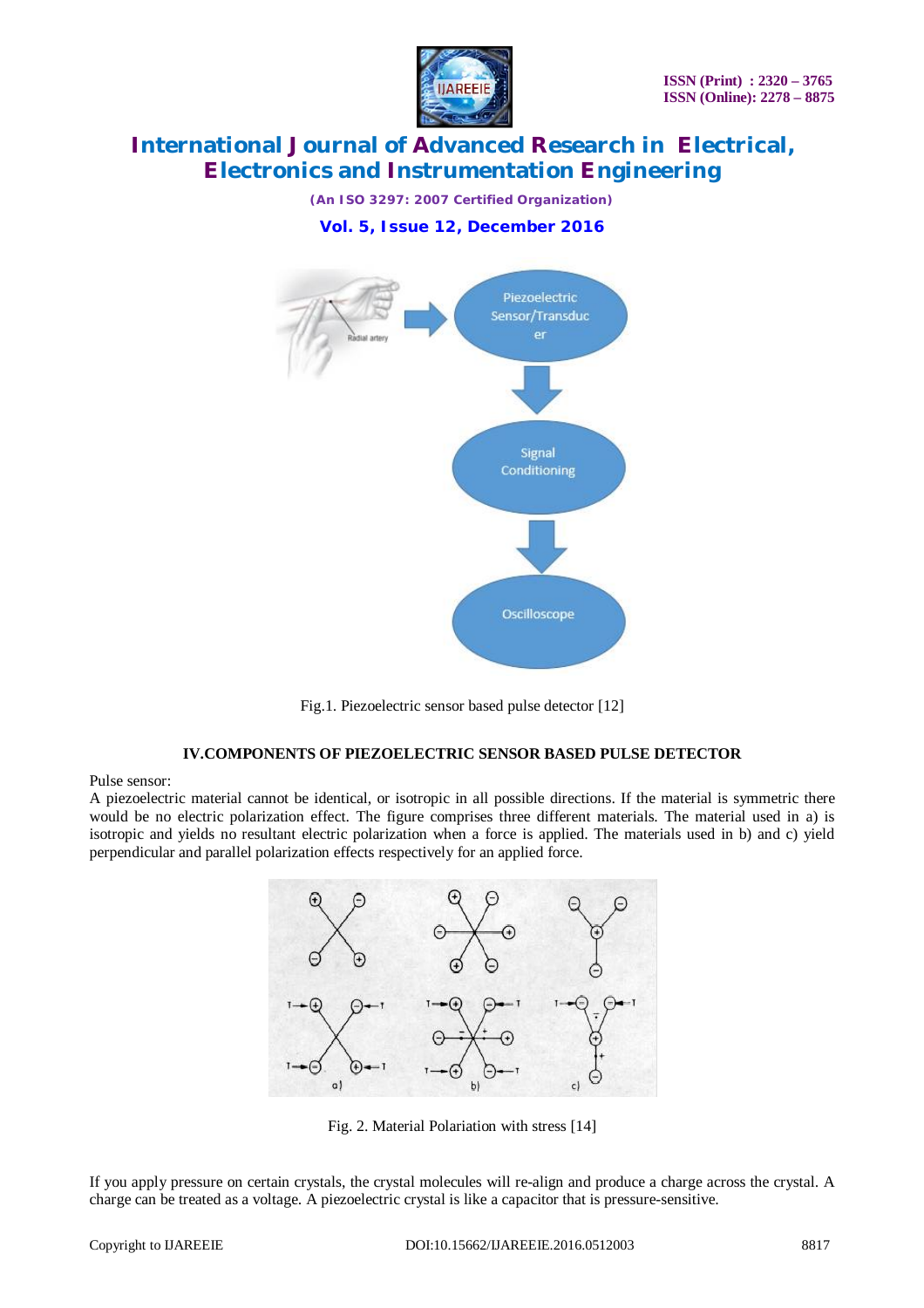

*(An ISO 3297: 2007 Certified Organization)*

#### **Vol. 5, Issue 12, December 2016**

### Therefore: Pressure  $\rightarrow$  Crystal  $\rightarrow$  Voltage

Of the natural piezoelectric materials, the most frequently used are quartz and tourmaline. When pressure (stress) is applied to the piezoelectric material it creates a strain or deformation in the material. This strain creates an electrical potential difference, a voltage. The effect is reversible. When an electric potential is applied across two sides of a piezoelectric material, it strains. Both effects were discovered by Jacques and Pierre Curie in 1880. This sensor produces a high current pulse signal when pressure is applied. The piezoelectric sensor (lead zirconatetitanate) was used for human pulse detection because it has good dynamic response. The piezoelectric elements act in the thickness compression mode and transforms changes in skin contact stress into an electric charge. This voltage signal is in the range of mV.

#### FET input buffer:

The piezoelectric sensor is used for charge generation. It is necessary to set a cutoff frequency for removing very low frequency signals of pulse. So, a resistance of desired value is connected as load.Piezoelectric sensor has high output impedance therefore it is necessary to connect the output of the sensor by an input buffer as it converts the high output impedance of the sensor into low impedance [15].



Fig. 3. FET input buffer[16]

Low-pass filter and amplifier:

The output obtained from the buffer consists of some desired as well as some indesired signals. It is required to produce output depend on the signal obtained by the pulse not on the external pressures generated by the movement of the body. So, a low pass filter is connected to the output of the buffer to neglect the high frequency signals of obtained due to body movements. The low-pass filter is designed at the cutoff frequency desired calculated by the following equation and has a gain Rf /R2 which almost equals to 100Hz.



Fig. 4. Low-pass filter and amplifier [16]

Notch filter:

The signals obtained are weak and therefore are susceptible to various noise sources. The information content in the pulse signal is approximately within the 0.1 Hz to 100 Hz frequency band. In this band, the most dominating disturbance is effect of the main ac power supply. The frequency of the ac power supply was 50 Hz (60 Hz within the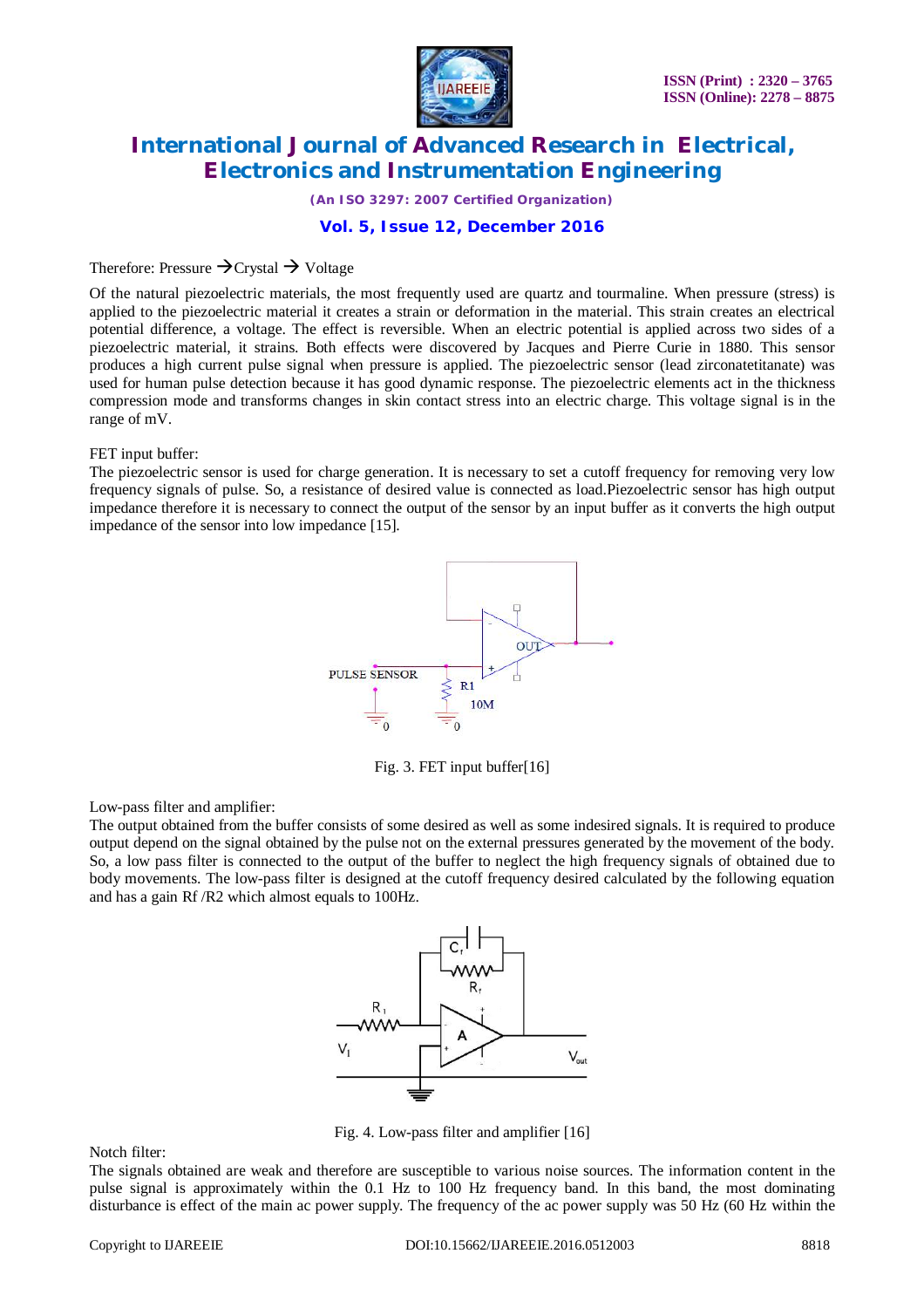

*(An ISO 3297: 2007 Certified Organization)*

#### **Vol. 5, Issue 12, December 2016**

US). Hence, a narrow-band suppress filter was used to suppress the 50 Hz frequency. This could be achieved using an R-C network followed by a 741 buffer.



Fig. 5. Notch Filter [16]

#### **V. RESULT AND DISCUSSION**

The pulse detection by using the piezoelectric sensor is a difficult task as the signal obtained by the sensor is very weak. So, an additional circuitry is connected to the output of the sensor to create an appropriate result. That's why the circuit of the detector become more complex as well as expensive. But it is an idea to generate the waveform from the pulse pressure. The output of the detector can be observed on an oscilloscope which shows the pulse waveforms. The accuracy of the pulse detected by the piezoelectric sensor based detector can be check by comparing the output waveforms from the standard pulse waveforms.

#### **ACKNOWLEDGEMENT**

The Authors are thankful to Hon'able C-VI Mr.AseemChauhan (Chairman AUUP, Lucknow & Chancellor AUR), Maj. General K. K. Ohri, AVSM (Retd.) Pro. V.C., AUUP, Lucknow, Prof. S. T. H. Abidi (Director, ASET), Brig. Umesh K. Chopra (Director, AIIT, Dy. Director ASET), Prof. N Ram (Dy. Director, ASET) and Prof. O P Singh (HOD, ECE) for their kind cooperation, motivation and suggestive guidance.

#### **REFERENCES**

- [1] David E. Albert- Pulse measuring device, Publication number-US4409983 A, Application number-US 06/294,487, Publication date-Oct 18, 1983.
- [2] Henry A. Sodano, Daniel J. Inman and Gyuhae Park- A Review of Power Harvesting from Vibration using Piezoelectric Materials, The Shock and Vibration Digest, Vol. 36, No. 3, May 2004 197–205 ©2004 Sage Publications, DOI: 10.1177/0583102404043275.
- [3] Gyuhae Park, HoonSohn, Charles R. Farrar and Daniel J. Inman- Overview of Piezoelectric Impedance-Based Health Monitoring and Path Forward, The Shock and Vibration Digest, Vol. 35, No. 6, November 2003 451–463 ©2003 Sage Publications.
- [4] [www.CardioSmart.org](http://www.CardioSmart.org)
- [5] A.E. Kalange and S.A. Gangal Piezoelectric Sensor for Human Pulse Detection, Defence Science Journal, Vol. 57, No. 1, January 2007, pp. 109-114 © 2007, DESIDOC.
- [6] Hong-Jie Tseng 1, Wei-Cheng Tian 2,3,4,\* and Wen-Jong Wu 1,\* -Flexible PZT Thin Film Tactile Sensor for Biomedical Monitoring, ISSN 1424-8220, [www.mdpi.com/journal/sensors.](http://www.mdpi.com/journal/sensors.)
- [7] Roland Kopetsch (Berlin, DE) MohammadNasseri (Berlin, DE) Stephan Bergmann (Berlin, DE) Piezoelectric sensor for measuring pressure fluctuations, Patent application number: 20120065526, Publication date: 2012-03-15.
- [8] J McLaughlin, MMcNeill, B Braun and P D McCormack- Piezoelectric sensor determination of arterial pulsewave velocity, Physiological Measurement (Impact Factor: 1.62). 09/2003; 24(3):693-702. DOI: 10.1088/0967-3334/24/3/306.
- [9] John D. Bryars, David Cavanaugh- Heart pulse monitor, Publication number-US5807267 A, Application number-US 08/512,712, Publication date 15 Sep 1998.
- [10] Michael R. Dupelle, Paul F. Prew, Sheldon S. White Pulse sensors, Publication number US7797043 B1, Application number-US10/992,402, Publication date-14 Sep 2010.
- [11] Aihua ZHANG, Liming YANG and Hongzhi DANG- Detection of the Typical Pulse Condition on Cun-Guan-Chi Based on Image Sensor, Sensors & Transducers, Vol. 165, Issue 2, February 2014, pp. 46-52.
- [12] Carlos O. González-Morán, J.J. Agustín Flores-Cuautle and Ernesto Suaste-Gómez- A Piezoelectric Plethysmograph Sensor Based on a Pt Wire Implanted Lead Lanthanum ZirconateTitanate Bulk Ceramic, ISSN 1424-8220, [www.mdpi.com/journal/sensors.](http://www.mdpi.com/journal/sensors.)
- [13] SASAKI Yasuhiro, TAKAHASHI Masatake, AIMOTO Takashi, GENSHIN Akira- Development of Ultrahigh-Sensitivity Vibration SensorTechnology for Minute Vibration Detection, Its Applications, NEC TECHNICAL JOURNAL Vol.7 No.2/2012.